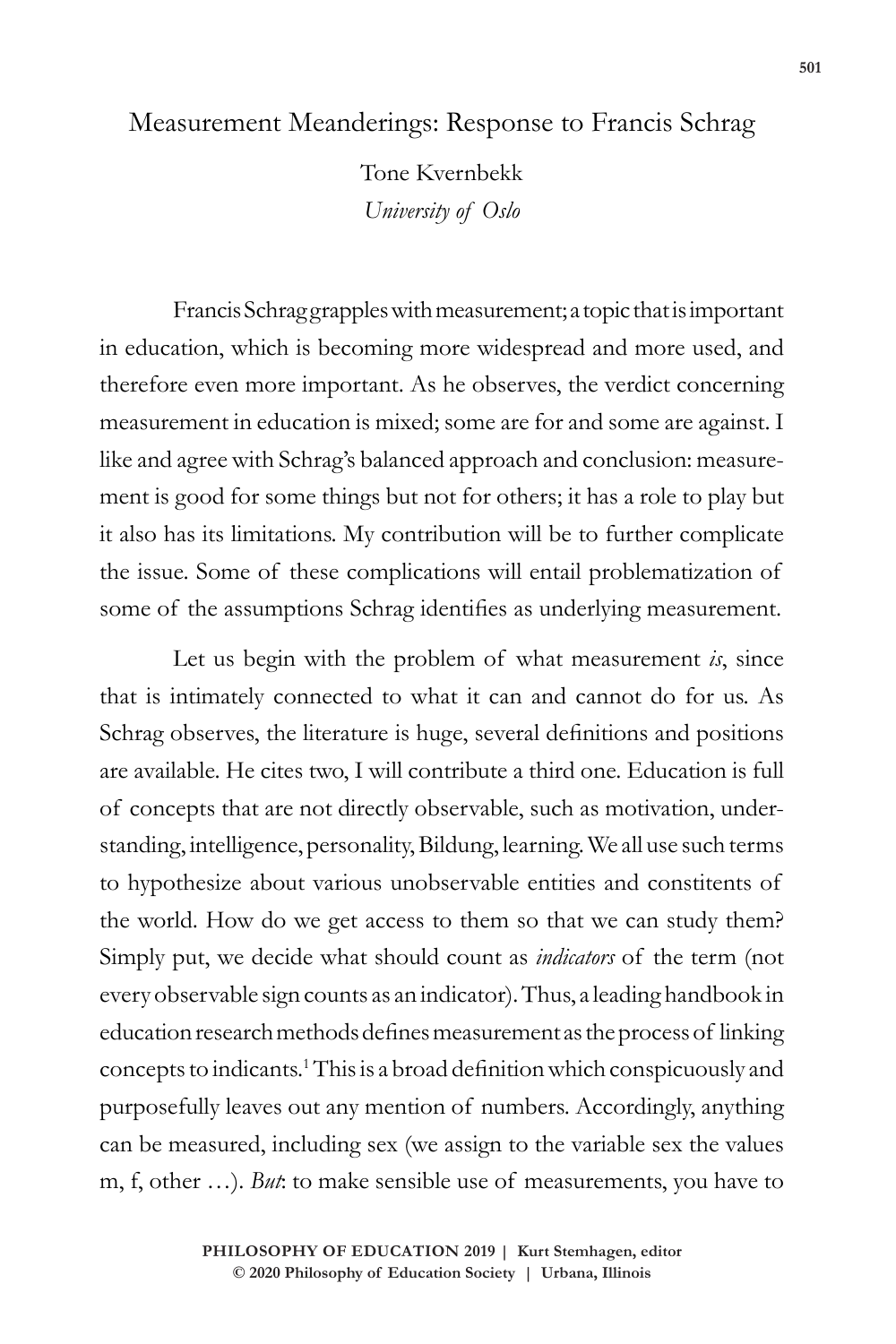evaluate their quality and adequacy, and one thing to look at is concept/ construct validity—do we measure what we think we measure? Construct validity is the agreement between the theoretical definition of the concept in question, say intelligence, and the indicants we have chosen. Are the indicants the rights ones? Do they cover the definition? Too many? Some missing? Quantification does not really come into it—measurements can be made and expressed with or without numbers, but the validity problem remains the same. So also in the case of the MCAT: clearly it runs on the assumption that it is valid, that it actually measures what it is supposed to measure. This assumption can be added to Schrag's list.

But things are philosophically complex here. Roughly, there are two views on the ontological status of theoretical terms, realism and anti-realism, and the one you adopt has thoroughgoing effects for what you think about measurement.2 For anti-realists (e.g., the positivists), theoretical terms are "derived" talk, a sort of short-hand language, for observation. No construct validity problem occurs because the theoretical term is thought to be identical to the proposed indicants. Intelligence becomes what is measured on intelligence tests, nothing more, nothing less. If you are a scientific realist, you think that terms such as Bildung, understanding, anxiety, etc. refer to (existing) inner processes in persons, and the issue of construct validity immediately arises. How can I be sure that the indicators are true indicators of the construct? I guess that most practicing educational researchers are realists; the constructors of the MCAT probably believe that their test measures some inner quality/ ability. And I think we can add a couple of more assumptions: that the quality measured not only belongs essentiallty to the individual (it is not contextual), but that it is stable and can be counted on to remain so.

As a corollary: a brief comment on assumptions concerning the nature of knowledge, given its measureability. This has been the focal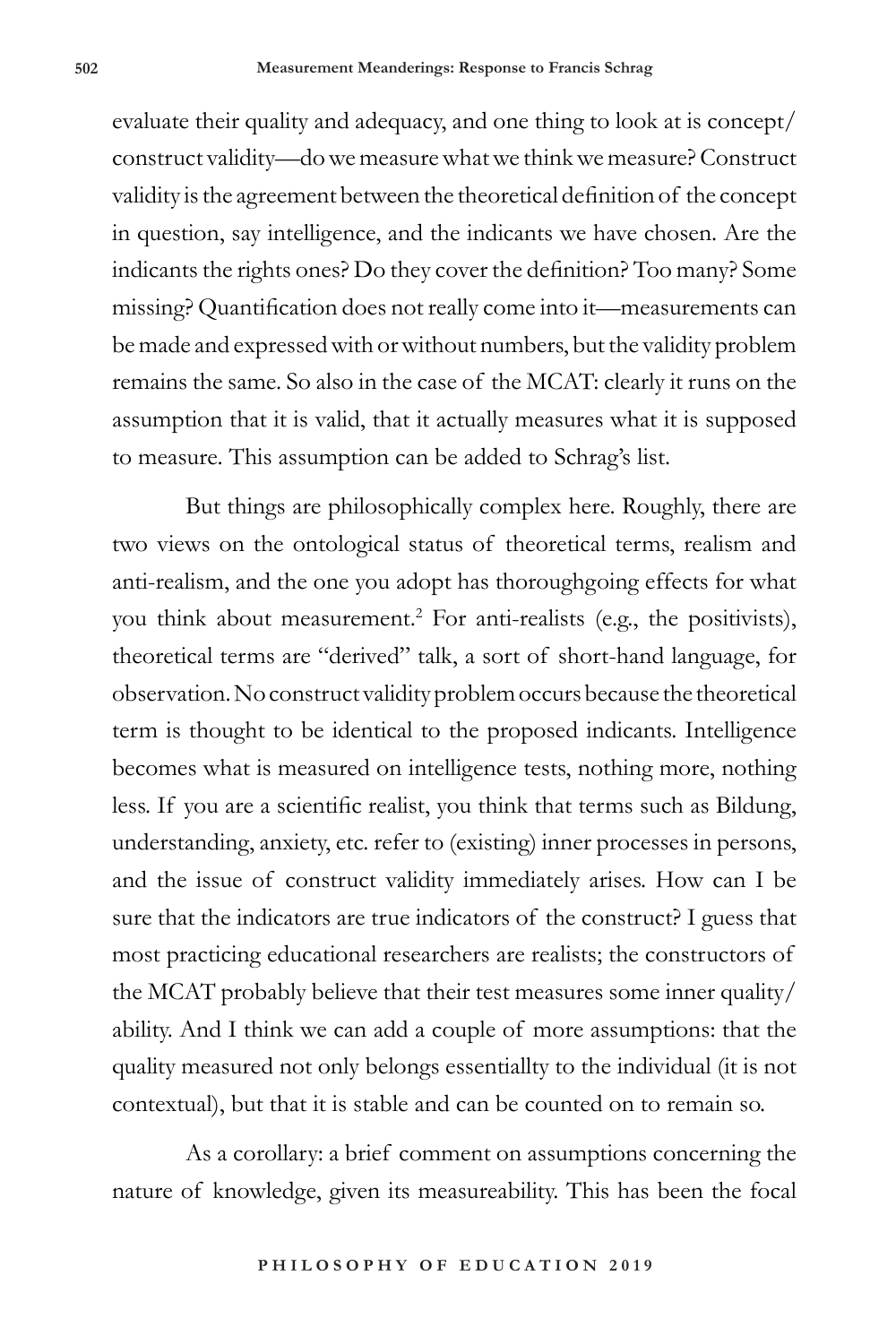point of big discussions among British philosophers of education. I specifically mention Andrew Davis here as relevant to Schrag's second assumption.3 Davis argues that assessment standards amount to prioritizing consistency in testing over what you really want to test, which is "rich knowledge and understanding." Rich knowledge is irreducibly holistic in nature, Davis claims. It consists of a large web of knowledge and beliefs that hang together and are dependent on each other. Aiming at a reliable, consistent, system of assessment for large groups of students is logically incompatible with the assessment of rich knowledge and must be at the expense of the validity of what one aims to assess. Testing necessarily only dips into a tiny part of this, and nationwide comparisons force schools to focus on separate, superficial bits and pieces. This speaks to the problem of what knowledge and beliefs (understanding, attitudes, abilities, capacities) *are* that they can be meaningfully measured (that is, their measurability), and to what you think your measurement results tell you about the nature of the inner quality in question.

The MCAT test is a screening test with a multiple-choice format. While screening tests may use right and wrong answers, this is no assumption of other forms of measurement, and Schrag is not right to generalize the assumptions of screening tests to all forms of measurement. Take, for example, measurement in randomized controlled trials (RCTs), where you run an intervention and then compare output measures across study group and control group. This is a mapping of results, not a counting of right and wrong answers. RCTs are quantitative and express results in sometimes very sophisticated statistical terms. But the use of numbers does not per se constitute the problem of measurement. Numbers concern accuracy. In passing, the use of numbers in result reports might make the results look more objective and undisputable. But surely objectivity does not reside in numbers, but in the possibilities for replication, for independent evaluation, in the general care that goes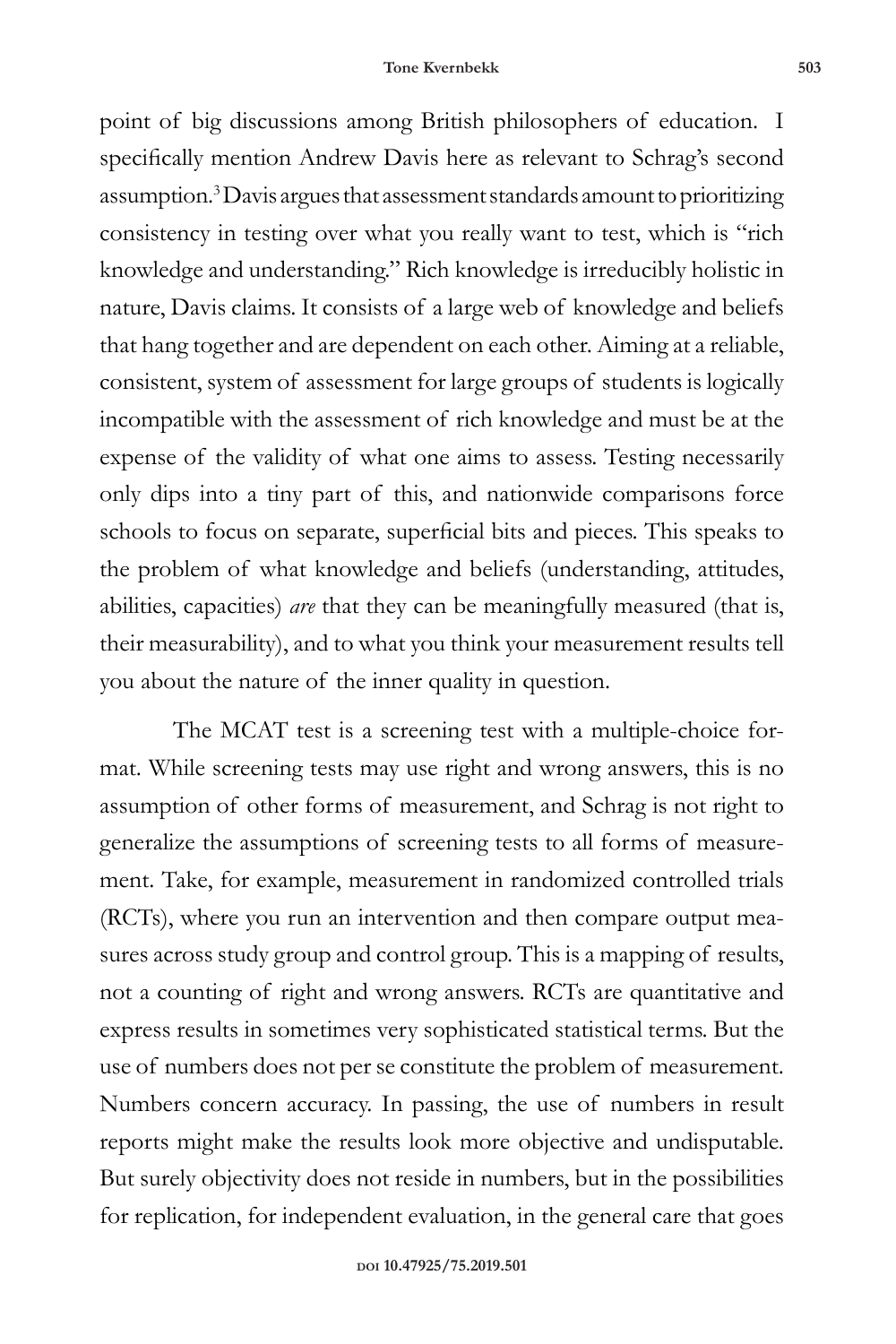into the gathering and handling of data. The problem—the link between our indicants and the concepts we purport to study—remains whether you use numbers or not.

RCT measurements are good for highlighting another issue, namely the role of context and design and what kind of inferences your measurements allow you to make, and about whom. RCTs, because of the research design, allow you to make strong inferences about the cause of some measured outcome in the study group. But this comes at the expense of generality. RCTs show what works in the study group, and *only* that, Nancy Cartwright and Eileen Munro argue; they do not tell you what works in general.<sup>4</sup> So the measurements have a narrow range of application. It is unclear who else such result might apply to; if "similar" children or situations are recommended, just how similar should they be and in what respect?

Measurements abound. One worry is their quality and validity, another is their subsequent use (or abuse). What do measurement results tell you? About your inner qualities? About the role of contextual factors? What you should study at university? Do they diagnose your problem? Will they tell you anything about possible future achievement? RCT results do not tell a teacher what to do in her own classroom, for example. There exist statistics for practically every aspect of human life. Today many new simple tests are devised so that parents and professional staff can make judgments about the normality of a child—the individual measurements (from circumference of head at birth to understanding of numbers at age four) are seamlessly absorbed into vast statistics showing where the child stands as compared to average values. Discrepancies are likely to make parents worry—worries that by and large are completely unnecessary, but which may trigger interventions to cure problems that will likely disappear by themselves given time. In my country the PISA